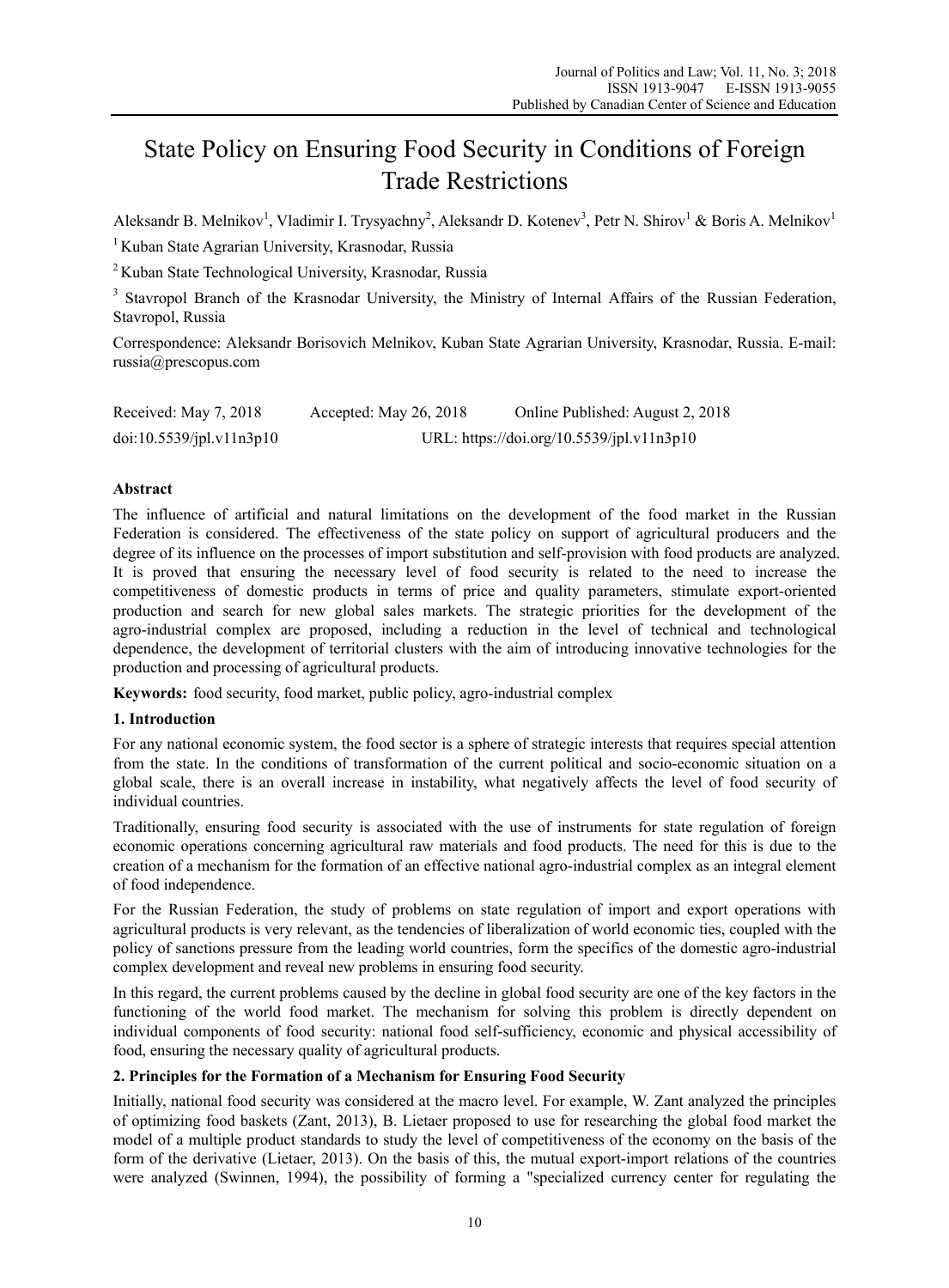prices of food raw materials" (Fuglie Keith, 1994); and tools for increasing the level of food security were suggested. Also, in the context of our study, it is worth mentioning the work of J. Clapp, who proposed a methodology for classifying states as donors and recipients on the basis of determining their place in the world food balance (Clapp, 2012).

Analysis of food security requires a detailed analysis of the mechanisms for its formation and regulation. According to P. Paramonov, "one of the key conditions for the effective functioning of the agrarian sector is the availability of regulatory mechanisms that include both market mechanisms and state regulation" (Paramonov, 2002). It is necessary to take into account that a rational combination of stimulating and regulating tools allows the formation of a more adaptive mechanism of state regulation. In the agro-industrial complex, the availability of such flexibility is a necessary condition for ensuring an acceptable level of food security, since it is formed taking into account the industry specificity (Akhmetshina, 2011): spatial dispersal, a variety of natural and climatic conditions, seasonality of production, and significance in connection with the production of socially significant low-margin products. In this regard, the functioning of the agro-industrial complex cannot be based only on market principles, so it requires increased attention from the state. As I. Kostusenko noted: "Food security of the population depends on agriculture, therefore this problem, in addition to the economic one, acquires a social and political color" (Kostusenko, 2009).

The need for state regulation of the agro-industrial complex is conditioned by a whole range of reasons, the main ones being the following. First, the specificity of the agricultural market is related to the need to meet the tasks on ensuring the necessary level of national food security and social welfare benefit of the population. Secondly, the increased volatility of market relations generates "market failures" which are especially evident in the food market. Particularly negative manifestations are disparity of prices for agricultural products and industrial resources consumed in the course of production process, increased volatility of prices for food products; the need to increase the level of socio-economic development of rural areas, etc.

Proceeding from this, the key objectives of state regulation of the agroindustrial complex are to raise the level of national food security, smooth price volatility in certain food markets, and stimulation of the economic activity of small and medium-sized businesses. According to A. Zeldner: "The state's influence on the development of the agro-industrial complex will be effective if the commodity producers can effectively carry out reproduction on the basis of self-financing and their own savings, and if market instruments and methods stimulate commodity producers to increase the efficiency of agricultural production" (Zeldner, 1993).

#### **3. Current Trends in the Development of the Russian Agricultural Market**

Despite the stagnation in the Russian economy, the gross output of the agro-industrial complex has increased over the past three years. On the one hand, this can be explained by the introduction of a food embargo and the intensification of domestic policy on import substitution. On the other hand, no less important factors were the growing interest on the part of private business to implement major investment projects in agriculture, the devaluation of the ruble, favorable weather conditions that led to an increase in crop yields.

Thus, the gross collection of the main types of crop production in Russia exceeded the pre-reform level: for wheat and sugar beet - more than 1.5 times, for sunflower - 3.5 times, for maize - 4.6 times (Table 1).

| Table 1. Gross har vest of major crops, immon tons |                                       |       |       |       |                                                            |  |  |
|----------------------------------------------------|---------------------------------------|-------|-------|-------|------------------------------------------------------------|--|--|
|                                                    | On average for the<br>vears 1986-1990 | 2014  | 2015  | 2016  | 2016 as $\%$ of the<br>average for the years<br>1986-1990. |  |  |
| Food grains                                        | 104.3                                 | 105.3 | 104.8 | 119.1 | 114.2                                                      |  |  |
| Including wheat                                    | 43.5                                  | 59.7  | 61.8  | 73.3  | 168.5                                                      |  |  |
| Corn                                               | 3.3                                   | 11.3  | 13.2  | 13.8  | 418.2                                                      |  |  |
| Sugar beet                                         | 33.2                                  | 33.5  | 39.0  | 48.3  | 145.5                                                      |  |  |
| Sunflower                                          | 3.1                                   | 9.0   | 9.3   | 10.7  | 345.2                                                      |  |  |
| Soybean                                            | 0.6                                   | 2.6   | 2.7   | 3.1   | 516.7                                                      |  |  |
| Potatoes                                           | 35.9                                  | 31.5  | 33.6  | 31.0  | 86.4                                                       |  |  |
| Vegetables and gourds                              | 11.2                                  | 15.5  | 16.1  | 16.3  | 145.5                                                      |  |  |
| Fruits and berries                                 | 3.3                                   | 3.0   | 2.9   | 3.3   | 100.0                                                      |  |  |

## Table 1. Gross harvest of major crops, million tons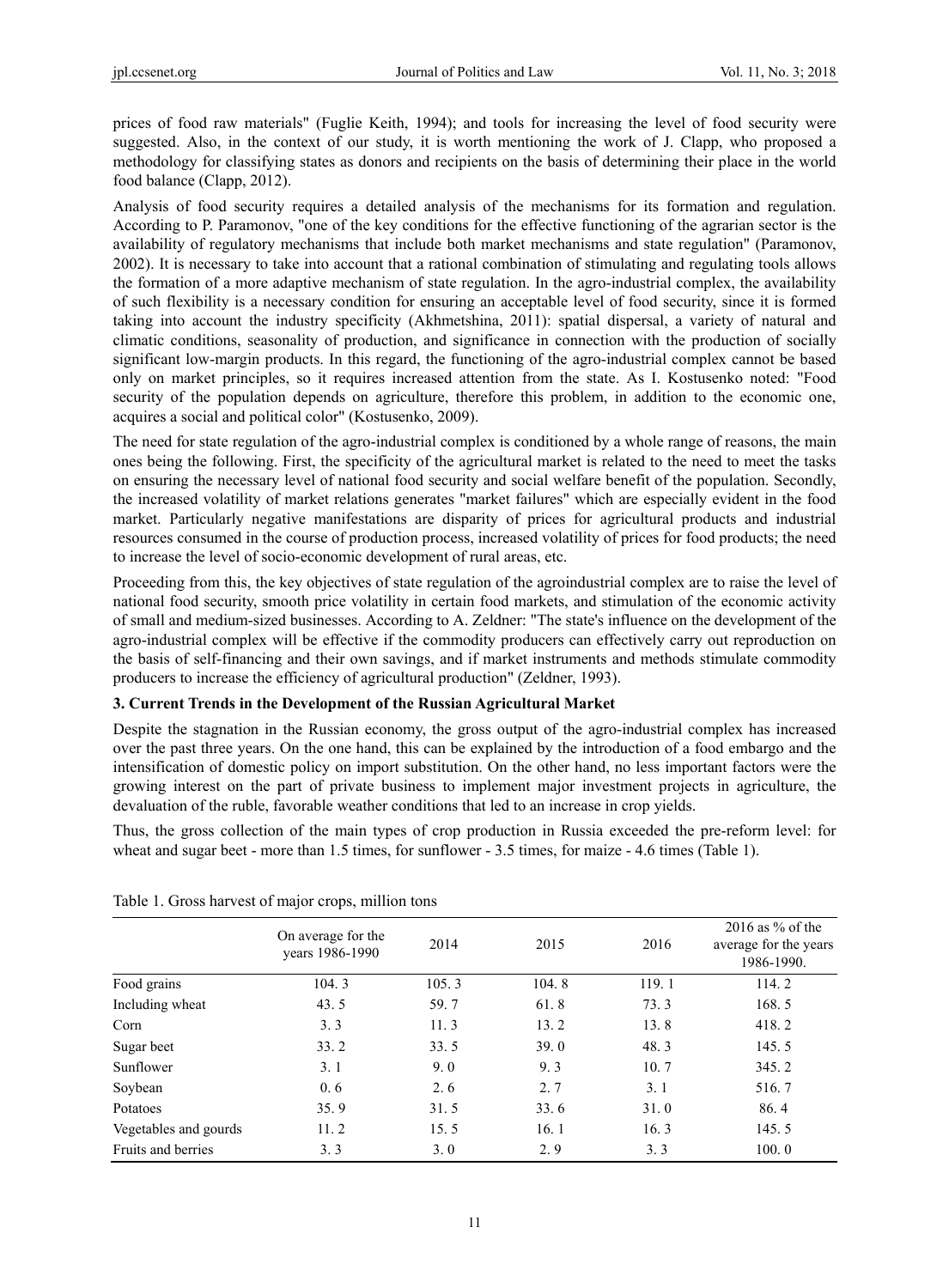Higher growth rates are observed in highly profitable sectors, namely in plant growing, where Russian producers were able to take the leading positions in world food markets: the first place for wheat, the second place for barley, peas and sunflower oil.

In animal production, a more differentiated situation has developed. The production of poultry meat for the period under review has grown by 2.6 times; pork production also shows consistently high rates and has already reached pre-reform indicators. At the same time, the growth takes place not only due to extensive factors, production efficiency indicators also raise, so, productivity for these commodity items corresponds to those of developed countries. However, the decline in effective demand and the saturation of the domestic market led to a reduction in the growth rate in the production of poultry meat, therefore, in this case, the policy of import substitution is a kind of a brake, as domestic producers were not ready to enter the world market of poultry meat.

At the same time, there is a tendency for the continued reduction in the number of cattle, which has a heterogeneous dynamic in the various territorial entities of the Russian Federation and in categories of agricultural commodity producers. This is due to the fact that the implementation of the state support program for meat and dairy cattle breeding was targeted to large and medium-sized organizations that have an increase in the number of livestock and milk production, but its rates do not cover losses in small organizations and private subsidiary farms of the population. For example, in 2015, the growth of milk production in large enterprises amounted to 353 thousand tons, and the fall in private subsidiary farms amounted to 464 thousand tons. In our opinion, the main reason for this is the lack of efficient food chains, since small business has not been built into the structures of large agricultural holdings. In part, the realization of the potential for growth in the production of meat and dairy cattle takes place by reducing the barriers to access to land resources and increasing access to credit resources for peasant farm enterprises.

The effect of devaluation is manifested as follows. During the analyzed period, the dollar exchange rate against the Russian national currency more than doubled, while the world price of pork in dollars declined by 21%, and the import price by 7%. Thanks to the exchange rate difference, the price expressed in rubles grew steadily and by 2015 exceeded the level of 2011 by 83%, and domestic prices for pork grew only by 15% in the analyzed period. Thus, the dynamics of import and domestic prices led to a significant increase in the competitiveness of domestic pork producers. So, in 2015, domestic production of pork cost 26% cheaper than imported analogues, although if the weighted average dollar exchange rate in 2015 corresponded to the level of 2014, the price of imported pork would be lower than the domestic one. This effect manifests itself in other industries. This led to an increase in the profitability of production, which in 2015 was at the highest level over the past 10 years, and to an increase in production efficiency, what contributes to the policy of import substitution.

The negative effects of the ruble devaluation include the following: the growth of inflationary pressure, the decrease in real incomes of the population, the decline in the effective demand for foodstuffs, the growth in the share of food expenditures, especially in the budgets of low-income families, and the decline in the quality of consumed products through replacement with cheaper analogs.

The balance of import and export operations with food products has been also improved (Table 2), as domestic products began to oust from the market the imported products in the structure of potential consumption, while the share of imports relative to consumption volumes decreases. However, the process of import substitution is not so unambiguous. If to analyze the actual consumption, you can see that in 2015, a decrease in food imports was accompanied by a simultaneous decrease in actual consumption, except for vegetables, where both consumption and exports grew.

| Index                                         | Meat and meat | Milk and milk | Vegetables and | Fruits and |
|-----------------------------------------------|---------------|---------------|----------------|------------|
|                                               | products      | products      | gourds         | berries    |
| import-export,%<br>Balance<br>of<br>to<br>the | 67            |               | 70             | 97         |
| corresponding period of the previous year     |               | 86            |                |            |
| Share of domestic production in the           | 89            |               | 92             |            |
| structure of potential consumption,%          |               | 81            |                | 35         |
| Ratio<br>of<br>consumption<br>import<br>to    |               |               |                |            |
| volumes, %                                    | 13            | 21            | 14             | 66         |

Table 2. Dynamics of indicators characterizing export-import operations with food products in 2015, %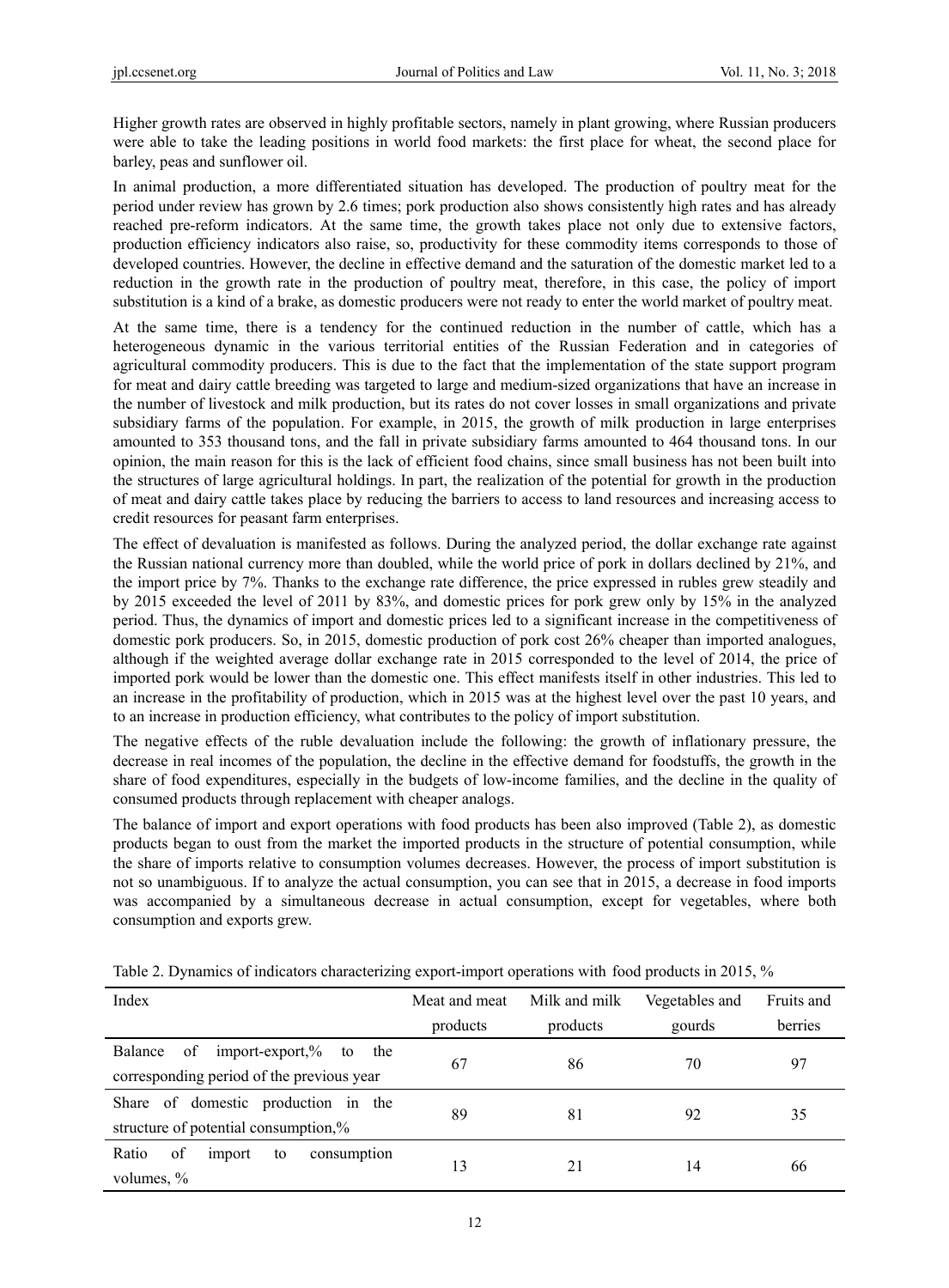Similar conclusions can be drawn for groups of the most sensitive products (Table 3). As can be seen, only for poultry meat and vegetables, the process of import substitution is accompanied by a simultaneous increase in consumption. For beef, fruit and berries, cheeses and cheese products, the increase in domestic production does not cover the reduction in imports.

|                                      | Production |        | Import            |      |      |              |                              |           |
|--------------------------------------|------------|--------|-------------------|------|------|--------------|------------------------------|-----------|
| Types of products                    | 2013       | 2015   | $2015$ to<br>2013 | 2013 | 2015 | 2015 to 2013 | Import<br>substitution       | Change    |
| Beef, slaughter weight               | 1633       | 1649   | 16.1              | 661  | 438  | $-222.2$     | 16.1                         | $-206.1$  |
| Pork, slaughter weight               | 2816       | 3099   | 282.5             | 620  | 305  | $-315.6$     | 282.5                        | $-33.1$   |
| Poultry meat, slaughter<br>weight    | 3831       | 4535.5 | 704.6             | 528  | 255  | $-272.8$     | 272.8                        | 431.8     |
| Vegetables                           | 14689      | 16111  | 1422.0            | 3000 | 2607 | $-392.6$     | 392.6                        | 1029.4    |
| Fruits and berries                   | 3381       | 3379   | $-2,1$            | 6412 | 5105 | $-1307.5$    |                              | $-1309.6$ |
| <b>Butter</b>                        | 225        | 256    | 31.4              | 118  | 90   | $-28.1$      | 28.1                         | 3.3       |
| and<br>cheese<br>Cheeses<br>products | 435        | 589    | 153.8             | 440  | 208  | $-232.6$     | 153.8                        | $-78.8$   |
| Powdered milk                        | 116        | 124    | 7.4               | 35   | 33   | $-1,1$       | 1.1                          | 6.3       |
| Sugar                                | 4986       | 5748   | 761.7             | 612  | 1010 | 398.3        | $\qquad \qquad \blacksquare$ | 1160.0    |

Table 3. Import substitution of food products, thousand tons

Thus, artificial and natural restrictions on the market of agricultural products led to the emergence of positive signals for domestic producers, what allowed positive trends in production to form, but in fact import substitution had a maximum effect only on vegetables and poultry meat. A number of problems remain unresolved in the Russian agro-industrial complex, the main ones of which are low profitability of agricultural production, taking into account the existing disparity of prices, low level of activity to introduce innovative production and processing technologies. All this is aggravated by the growing share of morally and physically obsolete equipment, low wages in the industry, underdeveloped rural infrastructure, which adversely affects human potential. The key problem of reducing food security remains a high share of food imports, which, although it declines, remains high for certain commodity items, as well as a decline in the quality of both imported and produced food products.

The basic document aimed at solving the problem of increasing the level of food security is the "Strategy of the National Security of the Russian Federation until 2020" (Decree of the President of the Russian Federation, 2009) and the "Doctrine of Food Security of the Russian Federation" (The Doctrine of Food Security of the Russian Federation, 2010). The main reasons for the lack of sustainable and progressive development of the national agro-industrial complex are:

− Low rate of technical and technological modernization of the agro-industrial complex and renovation of fixed assets;

− Unsatisfactory state of the social infrastructure of rural areas;

− Unstable development of some segments of agricultural products, high level of the deficit of private investment resources, undeveloped agricultural insurance market;

− High transportation and processing costs related to the lack of efficient logistics systems.

### **4. Evaluation of the Effectiveness of the State Policy on Ensuring Food Security**

In the Russian Federation, the main priorities of state policy in the agro-industrial complex are reflected in the Federal Law "On State Regulation of Agro-Industrial Production" (Federal Law, 1997):

− Preservation and enhancement of the resource potential in agriculture and the sphere of processing, primarily by increasing the fertility of the lands, developing livestock breeding, improving the system of seed production, introducing resource-saving technologies;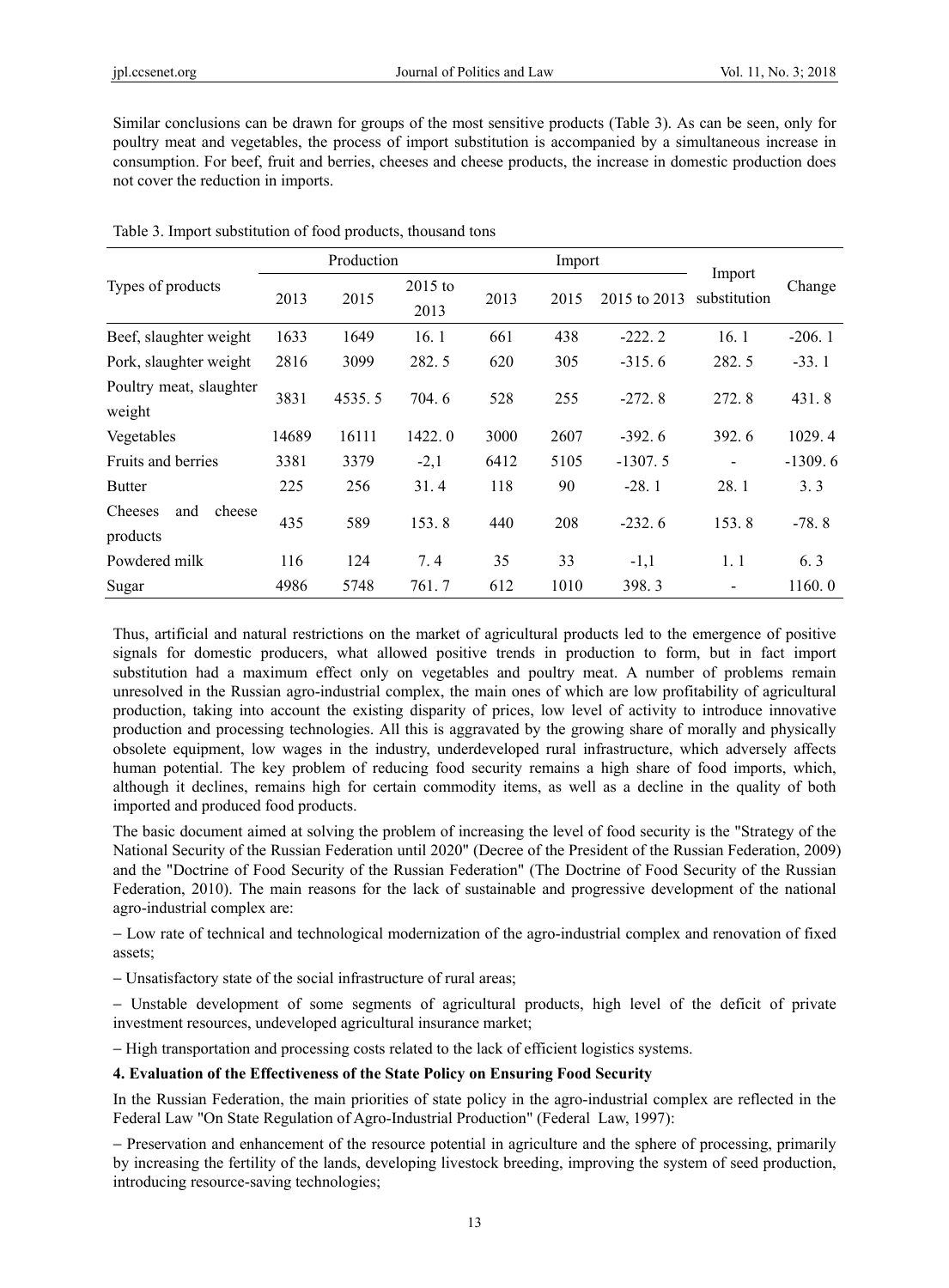− Improvement of economic conditions for the development of production and entrepreneurship in the agricultural sector;

− Formation of the state protection mechanism for the domestic agricultural commodity producer;

− Maintenance of economic parity between agriculture and other branches of the economy;

− Convergence of income levels of workers in agriculture and industry. "

Within the framework of the subprogram "Technical and Technological Modernization, Innovative Development" starting in 2015, two main activities are being introduced: "Implementation of promising innovative projects in the agro-industrial complex" and "Development of biotechnologies".

State support measures aimed at modernization of fixed assets in the agro-industrial complex have practically no effect on the accumulated growth of investment resources, which is a negative trend. Until 2005, when only market mechanisms prevailed, the rate of capital accumulation in the agro-industrial complex ranged from 7% to 10%, while the average weighted figure for other industries was 17.3%. Since 2009, when the state regulation of economic processes has increased, the values of the corresponding indicators have grown in the national economy as a whole to 22.2%, and to 12.5% in agriculture. This minimal gap in the rates of capital accumulation in these periods confirms the thesis that the measures of state support for the agro-industrial complex that are being implemented, are not effective enough. It is necessary to adjust incentive tools to increase the investment activity of agricultural producers, as the reduction in the level of technical and technological characteristics of the production process in agriculture adversely affects the level of national food security.

As the main source of technological modernization of the agro-industrial complex and as a part of the implementation of the activities according to this program, there were used investment loans, the aggregate volume of which did not reach the planned indicators. For example, in 2009-2011, funding shortfall amounted to about 60 billion rubles and more than 85 billion rubles in 2012-2014.

The multi-branch nature of agricultural production has determined the expediency of using different approaches to the formation of a mechanism for stimulating the investment activity of agricultural producers of various organizational and legal forms. For example, budget funds were set in the amount of 2.3 billion rubles in the capacity of the main instruments of state support for technical and technological modernization in 2014 for the purchase of 1221 tractors, 1019 combine harvesters and 255 units of forage harvesters.

The subsidy mechanism is also imperfect, as the annual growth in arrears on investment loans, accompanied by an increase in the number of short-term loans, has led to an increase in spending of budget funds for subsidizing interest rates, which takes place against the background of a lower refinancing rate of the Central Bank of Russia. In total, from 2008 to 2012, about 340 billion rubles were transferred to these targets from federal and regional budgets. Thus, only from the federal budget, about 50% of the total funds of the state program accounted for subsidizing interest rates, what led to a reduction in the funding of other subprograms.

Another drawback of this model of subsidizing investment loans is the conditions under which agricultural producers receive soft loans, namely: a high level of solvency and the necessity to have highly liquid collateral. It is obvious that under these conditions a small number of producers (mostly advanced farms) enter the so-called Agro-300 group. Consequently, such groups as small agricultural organizations, peasant farms (farming enterprise), processing enterprises and services practically have no opportunity to obtain loans on preferential terms.

#### **5. Strategic Priorities of the Agrarian Policy Aimed at Increasing the Level of Food Security**

The solution of the problem on increasing the level of food security requires an increase in the level of technical and technological support of production processes in the agro-industrial complex.

During the implementation period of the National Project "Development of the agro-industrial complex", the growth rate of investment in fixed assets of enterprises in the agro-industrial complex grew by 95%. In the crisis period of 2008-2009, investment fell by 36%, followed by a 65% increase by 2013. However, in the last two years they have started to decline again.

Despite the lack of stable high growth rates of investment, over the past decade private business has managed to partially carry out the technical and technological modernization of fixed assets. The maximum dependence continues to be observed for seeds and hybrid varieties of foreign selection, and it approaches 100% in the plant growing sector. According to the Ministry of Agriculture, components for greenhouse complexes are imported by 80%, for pig-breeding complexes - 75%, for milk products - 70%, and more than 50% for imports of herbicides. Apparently, agricultural producers prefer to use imported seeds, livestock breeds, agricultural equipment,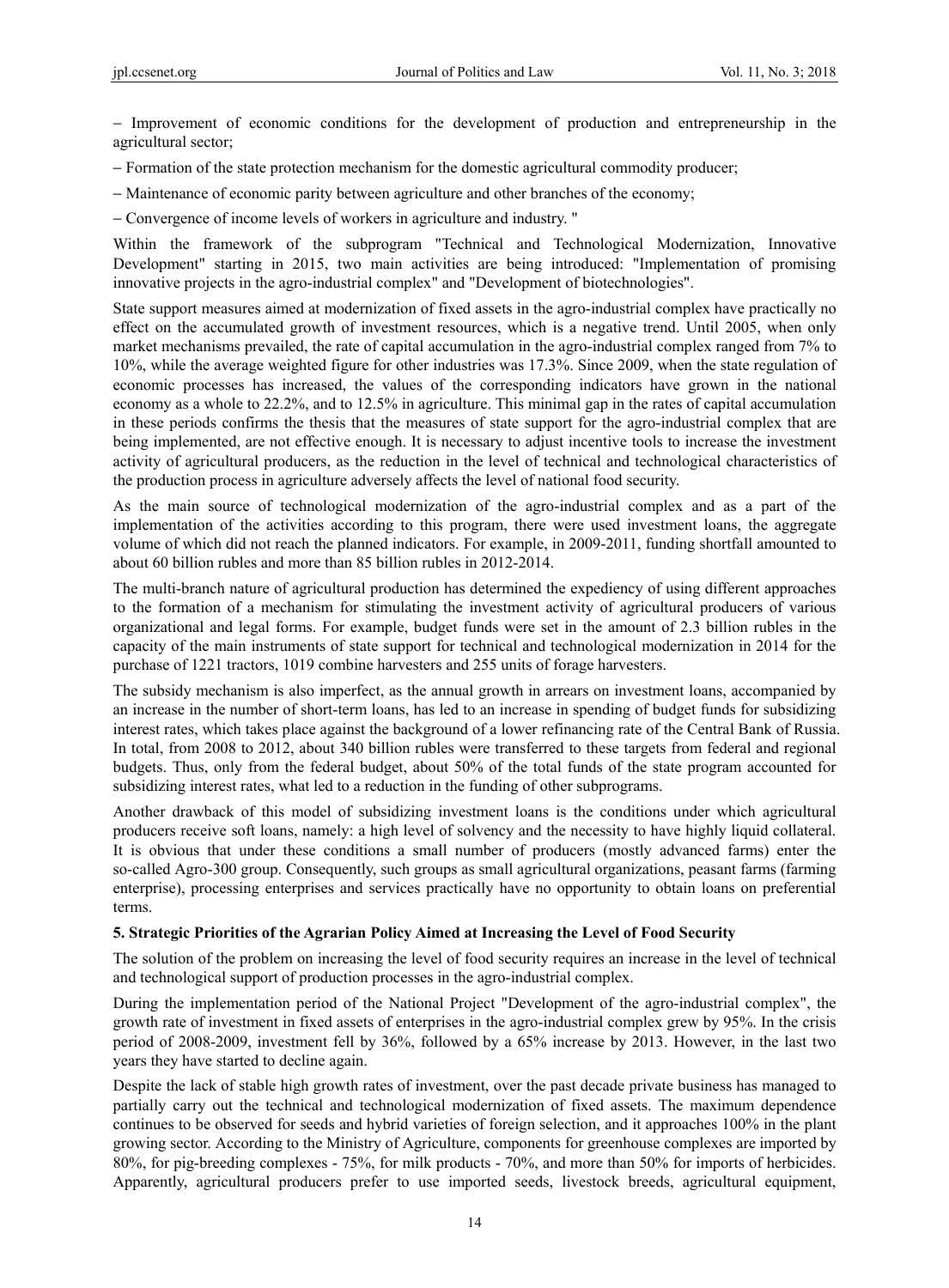biological additives, and plant protection products. Achievement of the breaking point for this negative trend due to the introduction of additional restrictive barriers is impossible, since there are no domestic analogues for them, so the introduction of quotas and custom duties will lead to an increase in prices.

The financing of agrarian science in the Russian Federation per one ruble of the added value of the agroindustrial complex is ten times less than in the developed countries (Khalyapin, 2012). In part, this is due to the fact that Western transnational corporations invest in far-reaching research in a much larger volume than it takes in the Russian state. In this regard, there is a need for a multiple increase in investment in basic science and applied research, defining breakthroughs for the production of innovative agricultural products, creating additional incentives for private investors to produce and promote high value-added products to the world food market.

As the analysis carried out by us showed, the existing drivers of growth, rising consumption level and import substitution have almost sputtered out. The population's diet has almost reached the recommended medical standards for consumption of basic foodstuffs (Understanding the WTO: Doha Agenda), almost all imports are replaced by domestic analogues, except for essential products and dairy products. In the current conditions, the further growth of the agro-industrial complex is connected with the reorientation to the world food markets and the increase in the competitiveness of domestic products in comparison with foreign counterparts.

The export-oriented vector of the Russian agro-industrial complex development requires a comprehensive revision of the sectoral development goals. Strategic priorities of agrarian policy should be formed on the basis of determining the competitive advantages of domestic producers in global markets. It is necessary to select individual commodity items for which it is possible to ensure the necessary quality of products and low costs due to existing natural and climatic conditions and available surplus resources. The large areas of unused forage lands can become a base for the creation of cattle breeding complexes and sheep farms. Labor-surplus regions of the south of Russia should be used for the production of labor-intensive vegetable and fruit crops. The production of agricultural products that are competitive in terms of quality and price is possible by stimulating the development of commodity farms using advanced and modern technologies and integrating them into the logistics chains of production, processing and marketing of products through agricultural cooperatives and integrating firms.

Thus, to increase the level of national food security, it is necessary to use all the undisclosed reserves in a comprehensive manner, what is possible due to the following prerequisites:

− Implementation of the innovation-oriented strategy for the development of the agro-industrial complex and the maximum growth in the level of investment activity of the subjects of the food market;

− Growth of competitiveness of domestic producers due to more active use of natural and climatic advantages of individual territories and renewal of fixed assets;

− Complex socio-economic development of rural areas in order to increase the level of human capital.

#### **6. Conclusions**

Increasing the level of food security requires the active use of the mechanism of the agricultural products market state regulation. The need for this is due to the increased volatility of exogenous factors that generate "market failures" and adversely affect the endogenous factors of sustainable development in individual segments of the world food market.

In the Russian Federation, the emergence of artificial and natural restrictions on the agricultural market served as the initial incentive for the development of import-substituting industries. However, the absence of a comprehensive balanced program of state support for the agro-industrial complex did not allow stable positive trends in increasing the competitiveness of domestic agricultural producers to form.

The main directions of extensive growth in the agricultural sector are the development of export-oriented industries due to the exhaustion of the traditional growth drivers: diet of the population has almost reached the recommended medical standards of consumption; substitution of imports by domestic analogues for the main commodity items and a reduction in effective demand of the population occur. In this regard, it is necessary to search for new global markets for food, therefore, it is necessary to reformat the strategic priorities of the agrarian policy in the direction of seeking competitive advantages of domestic producers and realizing the available potential.

Improving the quality of agricultural products is directly linked with the introduction of innovative production and processing technologies, which in turn requires accelerated technical and technological modernization of the agro-industrial complex, formation of efficient logistics chains, development of rural infrastructure, and the